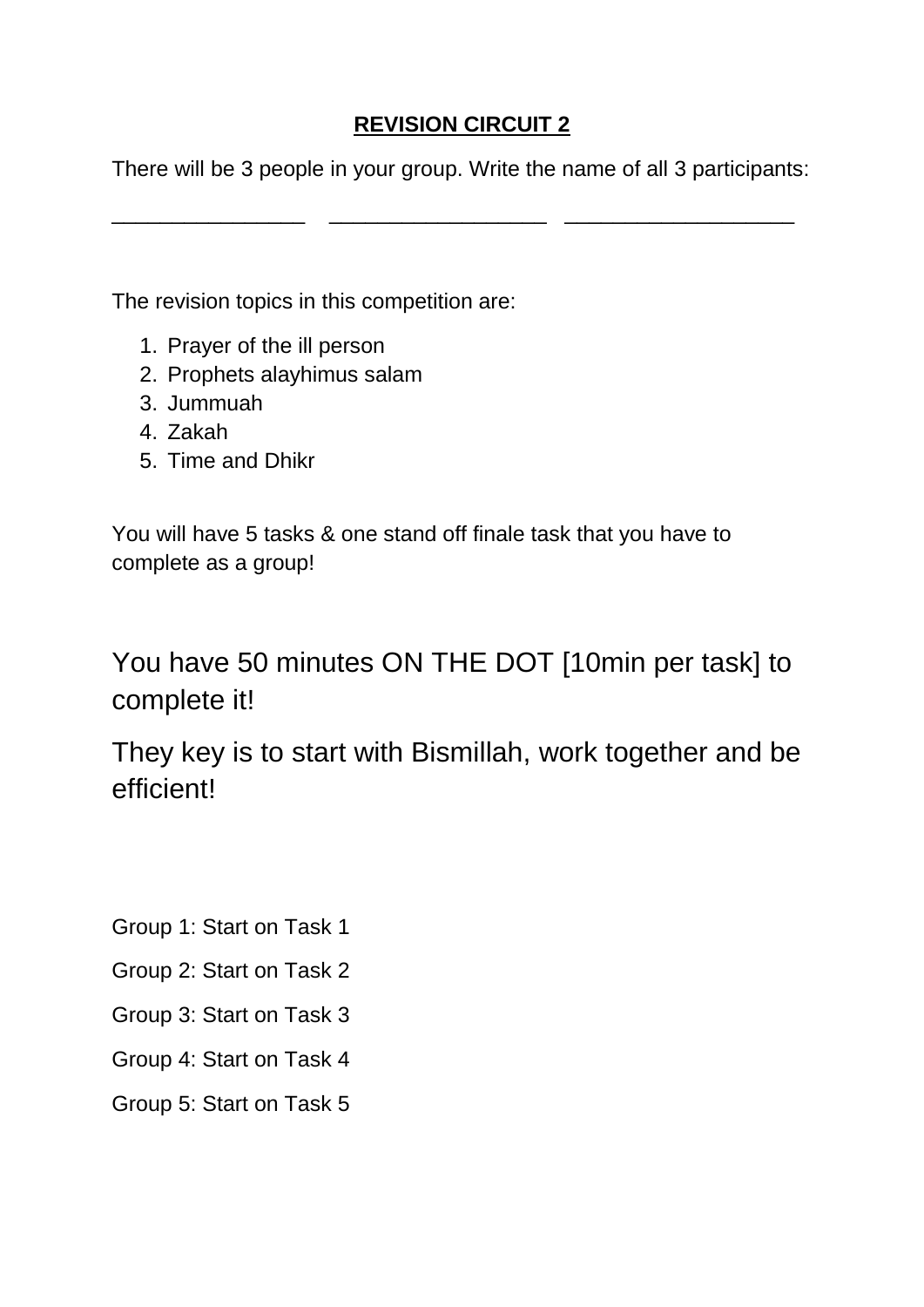### **TASK 1: PRAYER OF THE ILL:**

This is a practical task. Each of you must demonstrate at least one of the scenarios below and one or two people will do two. Assign them to each other.

[No notes can be used during the demonstration]

- 1. Umar has broken his ankle and is unable to stand for salah but he can sit down on his two knees in comfort. How does he perform his Dhuhr prayer?
- 2. Laila has sprained her back and is unable to perform sajdah properly on the ground. She can sit on her knees and stand up fine however. How does she perform her salah?
- 3. Faruq had a motorcycle accident and is bed bound. He is unable to stand or sit at the moment. How does he perform his Asr prayer?
- 4. Sarah was not feeling well and was unable to stand during Dhuhr. She completes her first raka sitting down and performing sajdah as normal. In the second raka, she feels she can now stand. How does she complete the remainder of the prayer?
- 5. Jasmin had sprained her back and was unable to go into sajdah properly and so was doing gestures for sajdah whilst sitting. In her second raka, she felt the pain in her back had gone and that she could now stand up and also do sajdah properly. How does she complete the remainder of the prayer?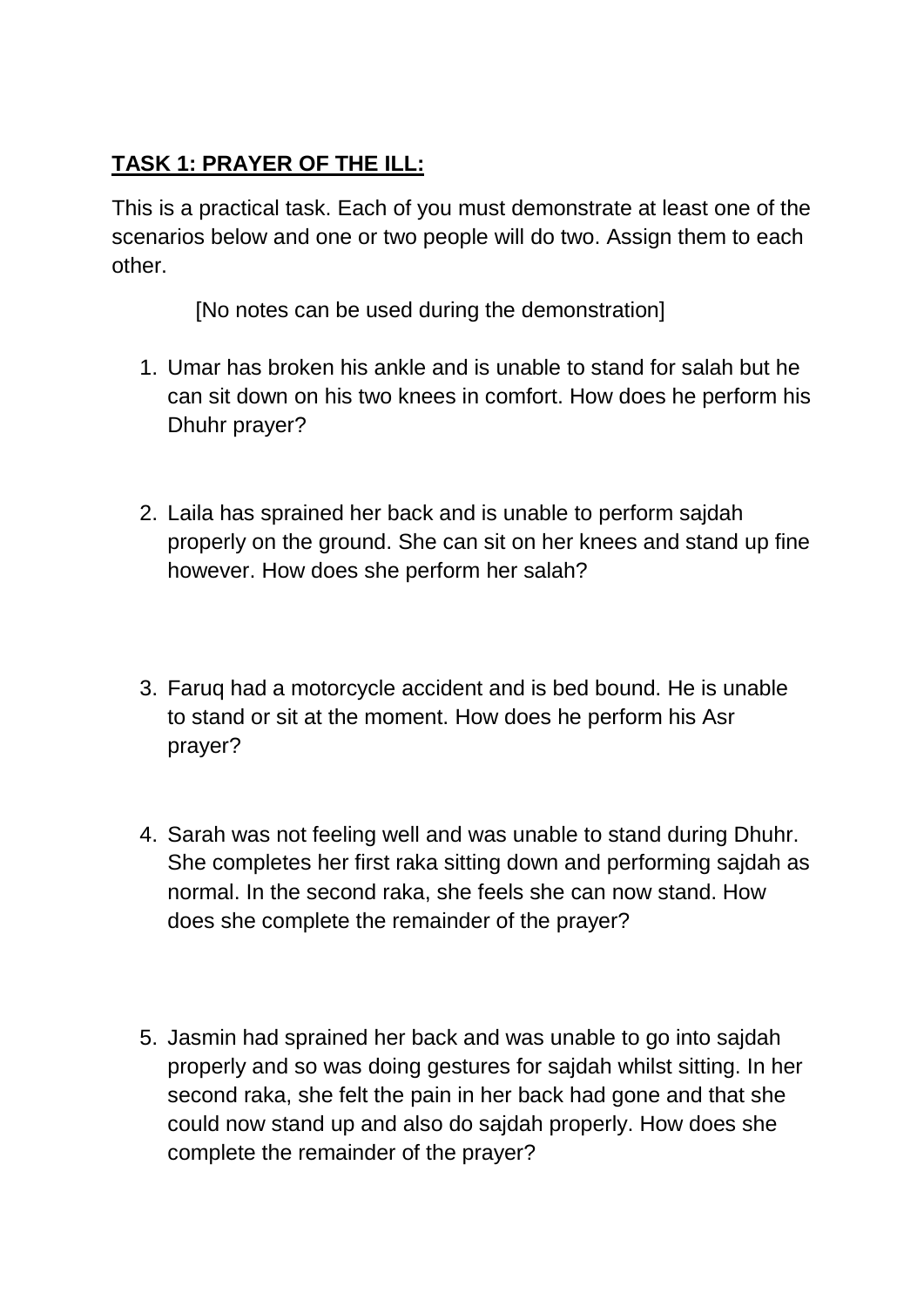## **TASK 2 - PROPHETS ALAYHIMUS SALAM**

#### Name:  $\frac{1}{\sqrt{1-\frac{1}{1-\frac{1}{1-\frac{1}{1-\frac{1}{1-\frac{1}{1-\frac{1}{1-\frac{1}{1-\frac{1}{1-\frac{1}{1-\frac{1}{1-\frac{1}{1-\frac{1}{1-\frac{1}{1-\frac{1}{1-\frac{1}{1-\frac{1}{1-\frac{1}{1-\frac{1}{1-\frac{1}{1-\frac{1}{1-\frac{1}{1-\frac{1}{1-\frac{1}{1-\frac{1}{1-\frac{1}{1-\frac{1}{1-\frac{1}{1-\frac{1}{1-\frac{1}{1-\frac{1}{1-\frac{1}{1-\frac{1}{1-\frac{1}{1-\frac{1}{1-\$





#### **Across**

- 4. He was granted many miracles such as curing the blind
- 5. He was sent to the people of Madyan
- 7. He was the king who ruled the world
- 8. The son of a Prophet
- 10. He was also known as Isra'il
- 11. The first Messenger sent down on earth

#### Down

- 1. He was a Messenger who was given the Zabur
- 2. One of the Prophets who built the Ka'bah
- 3. He was given a son by Allah at a very old age
- 6. It was said that he was the first to speak Arabic
- 9. The nephew of Ibrahim alayhis salam
- 10. He was swallowed by a whale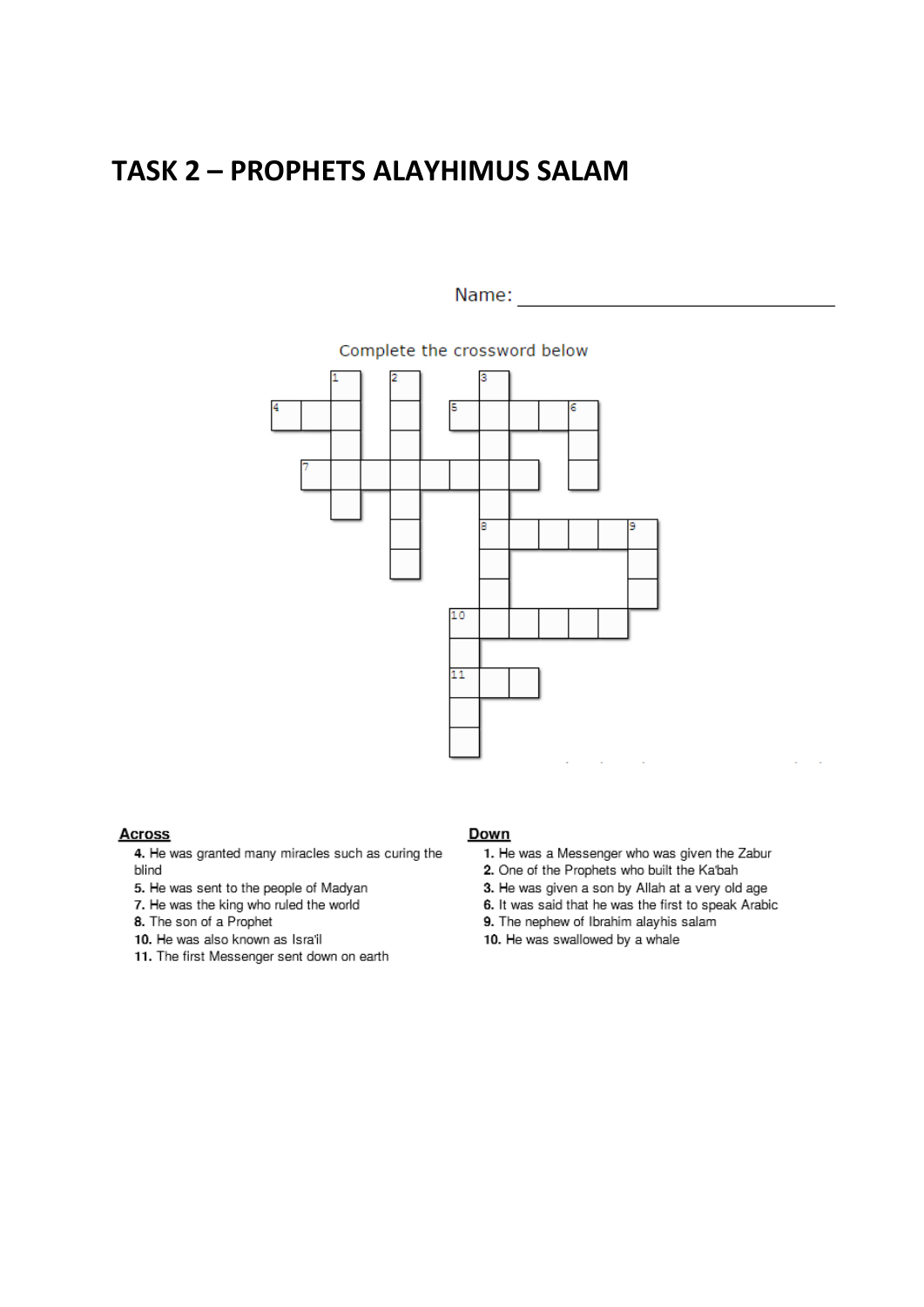## **TASK 3 – JUMMUAH**

| List 7 Sunnah's of the Jummuah Khutbah |  |
|----------------------------------------|--|
| 1.                                     |  |
| 2.                                     |  |
| 3.                                     |  |
| 4.                                     |  |
| 5.                                     |  |
| 6.                                     |  |
|                                        |  |

| List 3 things we should NOT do during the Khutbah |  |
|---------------------------------------------------|--|
|                                                   |  |
|                                                   |  |
|                                                   |  |

| Which people is Jummuah obligatory upon? |
|------------------------------------------|
|                                          |
|                                          |
|                                          |

# **Which Surah should we try to read of Friday and why? 1.**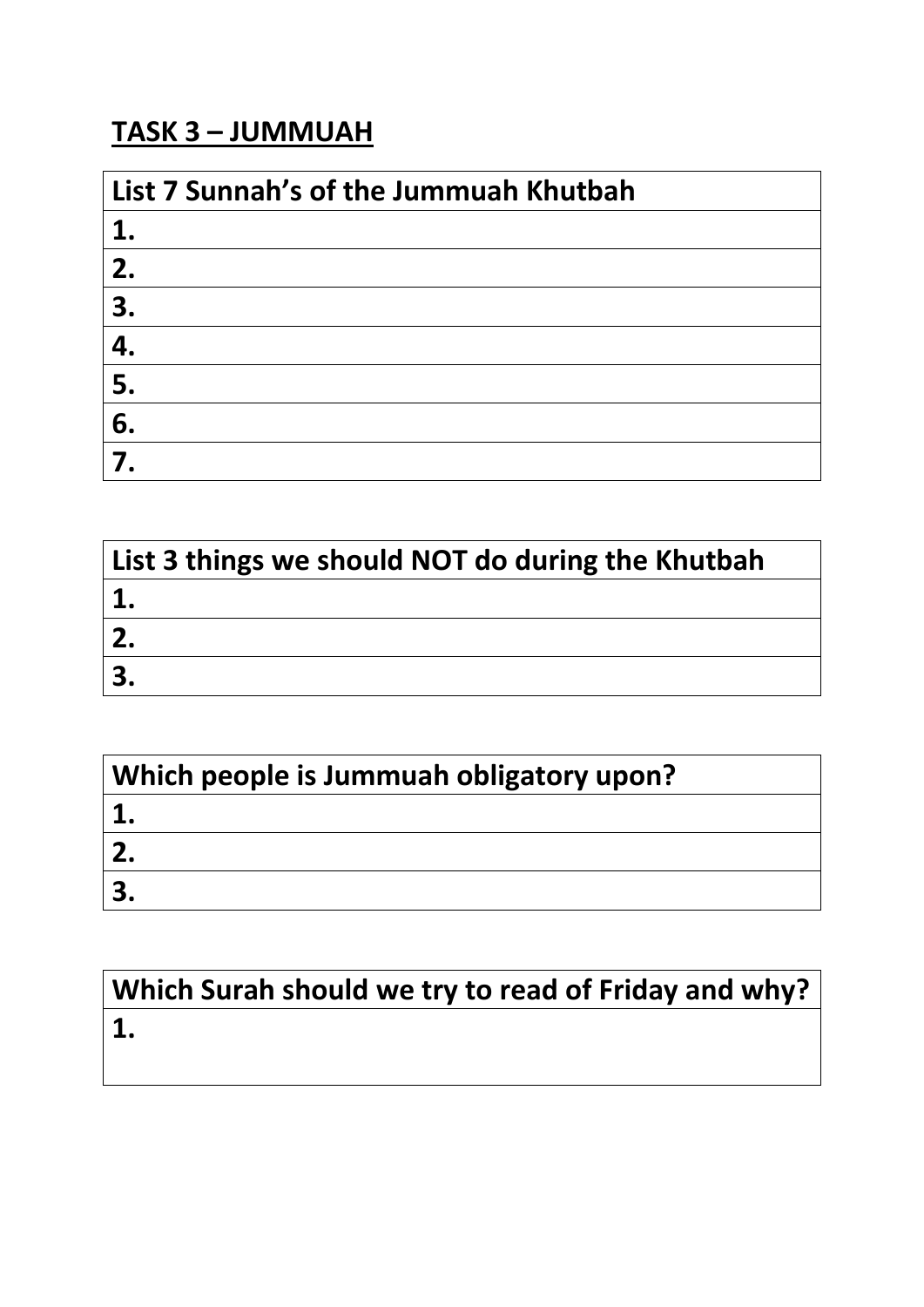## **4. ZAKAH TASK**

- **a. What is the nisab?**
- **b. How does one calculate the nisab?**
- **c. If someone has over the nisab, when do they pay zakah? BE SPECIFIC!**
- **d. What is the definition of 'wealth' and what is zakah therefore paid on?**

**e. If someone does not have money, can they give SADAQAH?**